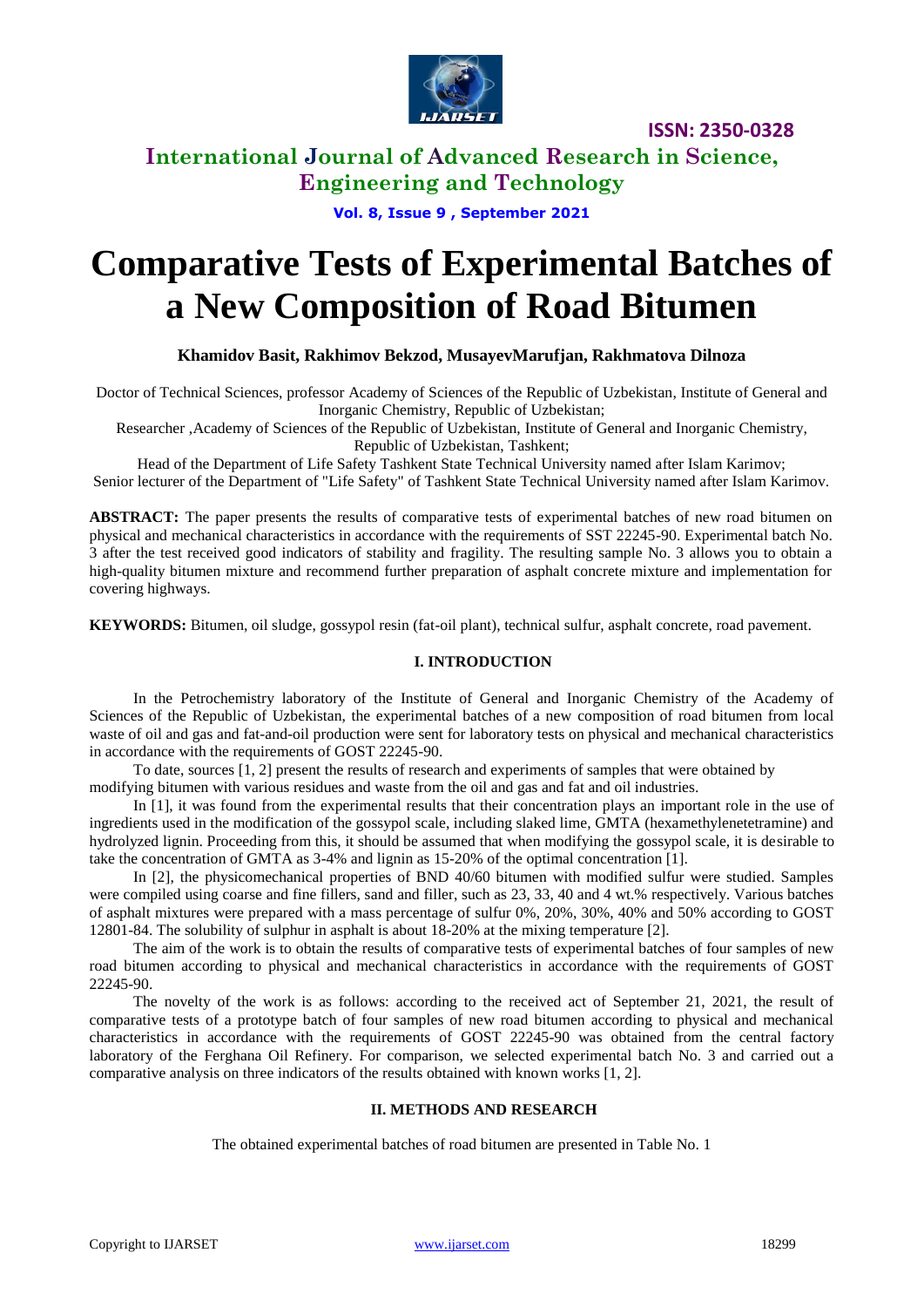

**ISSN: 2350-0328**

### **International Journal of Advanced Research in Science, Engineering and Technology**

### **Vol. 8, Issue 9 , September 2021**

### **Table 1**

| <b>Bitumen Components</b>     | <b>Experimental</b><br>batch<br>N <sub>2</sub> 1 | <b>Experimental</b><br>batch<br>N <sub>2</sub> | <b>Experimental</b><br>batch<br>N <sub>23</sub> | <b>Experimental</b><br>batch<br>N <sub>24</sub> |
|-------------------------------|--------------------------------------------------|------------------------------------------------|-------------------------------------------------|-------------------------------------------------|
| Bitumen BND-60/90             | 55                                               | 55                                             | 55                                              | 55                                              |
| Oil sludge, %                 | 20                                               | 20                                             | 15                                              |                                                 |
| Tar (MJK)                     | 20                                               | 15                                             | 15                                              | 10                                              |
| Technical sulfur (S) ground,% |                                                  | 10                                             |                                                 | 20                                              |

The manufactured 4 samples of the experimental batch were sent to the central factory laboratory of shop No. 10 of the Fergana Oil Refinery to test the experimental batch of road bitumen according to physical and mechanical characteristics in accordance with the requirements of GOST 22245-90.

In the central factory laboratory, 4 samples of experimental batches of new road bitumen were tested according to the following indicators: needle penetration depth of 0.1 mm at 25 °C and at 0 ° C at least, softening temperature along the ring and ball, extensibility at 25 ° C and at 0 ° C at least, brittleness temperature ° C, flash point  $\degree$  C, softening temperature change after warming  $\degree$  C, as well as penetration index [3].

### **III. DISCUSSION OF THE RESULTS**

The results of comparative tests of experimental batches of new road bitumen on physical and mechanical characteristics in accordance with the requirements of GOST 22245-90 are shown in Table No. 2.

| Table 2                                                                           |                                                                    |                      |                      |                      |                      |                                          |  |
|-----------------------------------------------------------------------------------|--------------------------------------------------------------------|----------------------|----------------------|----------------------|----------------------|------------------------------------------|--|
| Name of indicators                                                                | Requirements of GOST<br>22245-90 for bitumen<br>BND-60/90<br>grade | ExperimentalbatchNe1 | ExperimentalbatchNe2 | ExperimentalbatchNe3 | ExperimentalbatchNe4 | Test method                              |  |
| 1. Needle penetration depth, 0.1 mm:                                              |                                                                    |                      |                      |                      |                      | According to<br><b>GOST 11501</b>        |  |
| at 25 $\degree$ C                                                                 | 61-90                                                              | 94                   | 92                   | 88                   | 80                   |                                          |  |
| at 0 $\mathrm{^{\circ}C}$ , atleast                                               | 20                                                                 | 26                   | 24                   | 21                   | 18                   |                                          |  |
| 2. Softening temperature of the ring<br>and ball, $\circ$ C, not lower            | 47                                                                 | 41                   | 43                   | 45                   | 49                   | According to<br>GOST 11506               |  |
| 3. Extensibility, sm, not less:                                                   |                                                                    |                      |                      |                      |                      |                                          |  |
| at 25 $\degree$ C                                                                 | 55                                                                 | 57                   | 59                   | 58                   | 53                   | According to<br>GOST 11505               |  |
| at $0^{\circ}$ C, atleast                                                         | 3,5                                                                | 3,6                  | 3,7                  | 3,8                  | 3,3                  |                                          |  |
| 4. Brittleness temperature, °C, not<br>higher                                     | $-15$                                                              | $-17$                | $-15$                | $-16$                | $-14$                | According to<br>GOST 11507               |  |
| 5. Flash point, °C, not lower                                                     | 230                                                                | 230                  | 230                  | 230                  | 235                  | According to<br><b>GOST 4333</b>         |  |
| 6. Change in the softening<br>temperature after warming up, $\circ$ C,<br>no more | 5                                                                  | 5                    | 5                    | 6                    | 8                    | <b>According to</b><br><b>GOST 18180</b> |  |
| 7. Penetration index                                                              | From-1,0 till $+1,0$                                               | 1                    | $\mathbf{1}$         | $\mathbf{1}$         | 1                    | <b>According to</b><br><b>GOST 11506</b> |  |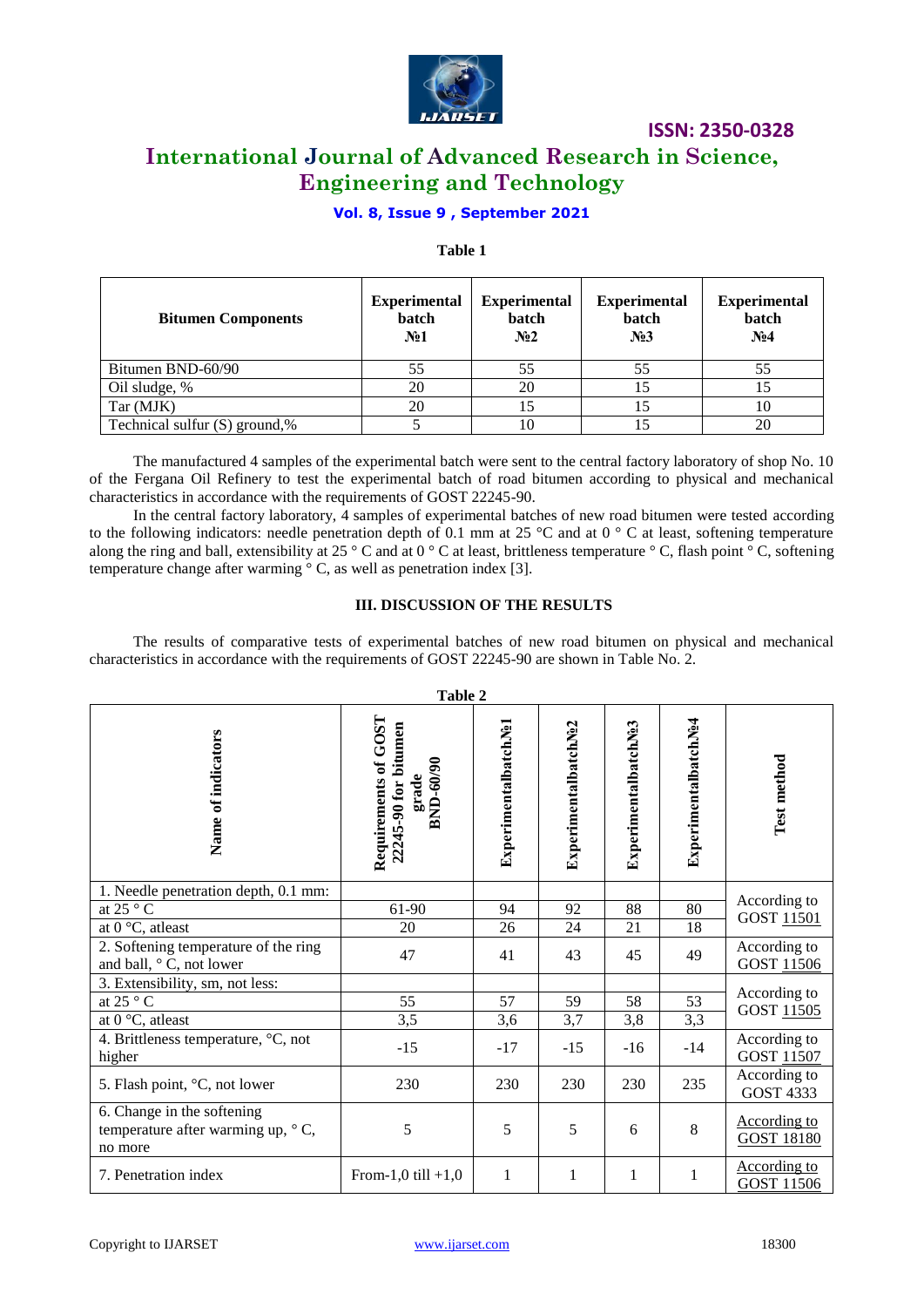

**ISSN: 2350-0328**

### **International Journal of Advanced Research in Science, Engineering and Technology**

### **Vol. 8, Issue 9 , September 2021**

Comparative tests of experimental batches of new road bitumen on physical and mechanical characteristics in accordance with the requirements of GOST 22245-90 showed that almost all 4 experimental batches of new road bitumen gave good performance. At the same time, we selected experimental batch No. 3 because experimental batch No. 1 and experimental batch No. 2 after the addition of technical sulfur, there was no change in the composition of the mixture that can be used to cover highways, and experimental batch No. 4 after the addition of technical sulfur, 20% changed the structure formation of bitumen and increased the fragility index of bitumen. Experimental batch No. 3 after the test received good indicators of stability and fragility.

The samples obtained according to the recipe of the experimental batch No. 3 allows us to obtain a high-quality bitumen mixture and recommend further preparation of asphalt concrete mixture and implementation for covering highways.

The results of comparative tests of our experimental batch No. 3 of new road bitumen with the results of wellknown works [1, 2] and physical and mechanical characteristics in accordance with the requirements of GOST 22245- 90 are shown in Table No. 3. **Table 3**

|                                                                        |                                            | Table 3                                          |                |              |             |                                          |
|------------------------------------------------------------------------|--------------------------------------------|--------------------------------------------------|----------------|--------------|-------------|------------------------------------------|
| Name of indicators                                                     | Requirements of GOST<br>22245-90 BND-60/90 | Requirements of GOST<br>$-40/60$<br>22245-90 BND | Ξ<br>From work | From work[2] | Fromourwork | Test method                              |
| 1. Needle penetration depth,                                           |                                            |                                                  |                |              |             |                                          |
| $0.1$ mm:                                                              |                                            |                                                  |                |              |             | <b>According to</b>                      |
| at 25 $\degree$ C                                                      | 61-90                                      | $40 - 60$                                        | 25-90          | $30 - 58$    | 80-94       | <b>GOST 11501</b>                        |
| at $0^{\circ}$ C, atleast                                              | 20                                         | 13                                               |                | 13           | 21          |                                          |
| 2. Softening temperature of the<br>ring and ball, $\circ$ C, not lower | 47                                         | 51                                               | $20 - 65$      | $42 - 52$    | 41-49       | <b>According to</b><br>GOST 11506        |
| 3. Extensibility, sm, not less:                                        |                                            |                                                  |                |              |             |                                          |
| at 25 $\degree$ C                                                      | 55                                         | 45                                               | 40-100         | 38-48        | 53-59       | <b>According to</b><br><b>GOST 11505</b> |
| at $0^{\circ}$ C, at least                                             | 3,5                                        |                                                  |                |              | 3,8         |                                          |

Based on Table No. 3, comparing the physical and mechanical characteristics, it became known that from the work [1] on the first point, the needle penetration depth ranges from 20 to 65, it depends on the mass fraction of gossypol resin in the bitumen composition. According to the second and third points, the softening temperature indicators for the ring and ball also fluctuate.

From the work [2] on the first, second and third indicators, it is clear that an increase in the sulfur content leads to an increase in the hardness of the mixture.

In our work, we can see that the ratio of oil sludge, tar and technical sulfur changes the quality of bitumen of the BND-60/90 brand and we adopted the best ratio of the experimental batch No. 3.

After reviewing the results of the study, specialists and researchers of the Petrochemistry laboratory of the Institute of General and Inorganic Chemistry of the Academy of Sciences of the Republic of Uzbekistan sent a recipe for new road bitumen to the production enterprise of Bukhara Prosper Invest LLC for the production of new road bitumen.

### **IV. CONCLUSION**

1. An analysis of two well-known published works was carried out to compare the test results obtained.

2. In the central factory laboratory, 4 samples of new road bitumen were tested according to physical and mechanical characteristics.

3. The results of comparative tests of experimental batches of new road bitumen on physical and mechanical characteristics in accordance with the requirements of GOST 22245-90 are presented.